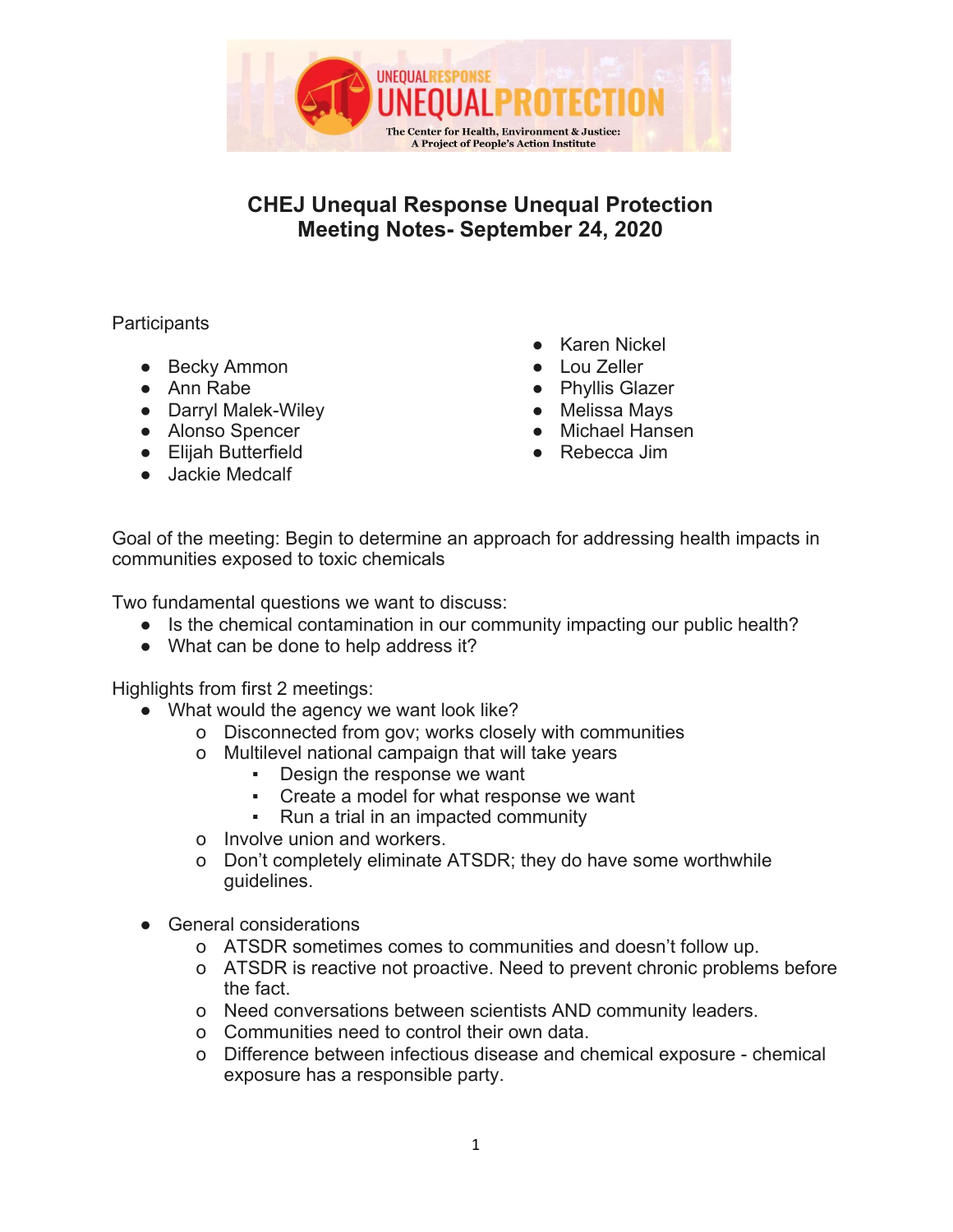- o Be mindful that cancer is a latent disease; becomes problematic when trying to prove cause and effect.
- o With COVID, there's an opportunity to put money into public health infrastructure.
- What do we need?
	- o Radius of safety around communities
	- o Should have testing immediately
	- o Monitoring fracking and air pollution
	- o Stop facilities from coming into death valley
	- o Whatever we generate should be culture sensitive
	- o Government has a bias toward evaluating population risk, not exposure at individual level
	- o One trigger is not likely to be applicable to every scenario
- A repeated theme in both meetings was concern about air emissions from large clusters of industrial plants: the failure to measure cumulative exposures; the need to monitor emissions and stop these places from growing and creating sacrifice zones. To address these concerns, CHEJ briefly shared information about another campaign that connects closely with this effort.

CHEJ's No More Sacrifice Zones Campaign

- Both campaigns organized around people suffering from pollution and corporate greed
- NMSZ: Prevent the sacrificing of families from chemical emissions
- Disproportionately found in minority and low-income communities
- Unification of people suffering from cancer and birth defects
- Share stories and build power to ultimately generate change
- Text messaging campaign: Way of reaching out to people across the country to generate political change
	- o Building campaigns from the ground up based on local fights
	- o Conversation between locals and government representatives

Sample Federal Health Model

- CDC has outreach response team that has specific protocol for responding to infectious disease that includes the following steps:
	- o Define the cause
	- o Generate a hypothesis about the source
	- o Hypothesis testing
	- o Find the source
	- o Control outbreak through recalls, facility improvements and industry collaboration
	- o Determine whether the outbreak is over.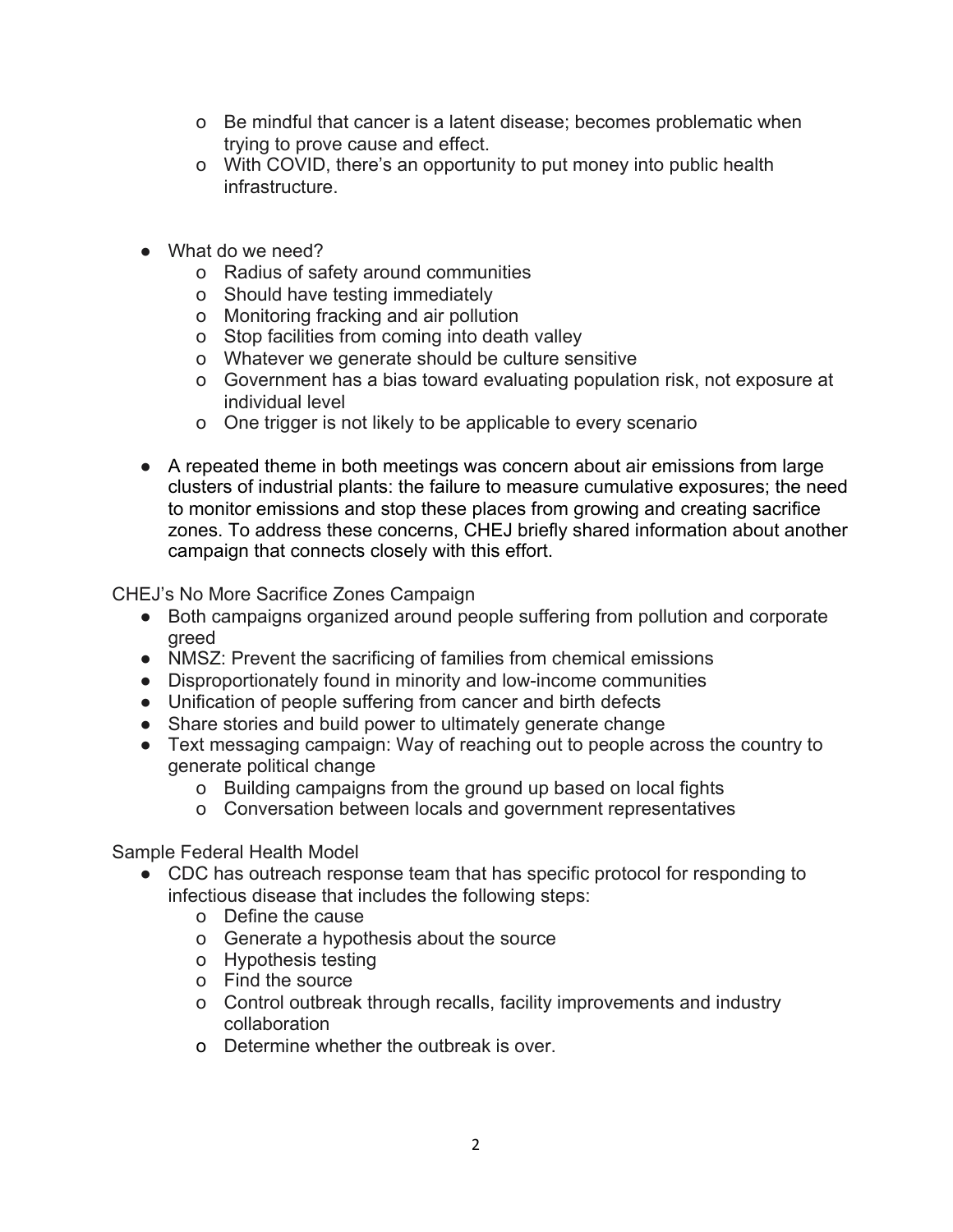Facilitated Conversation (Break out into small groups)

| What's the problem                                                                                                                                                                                                                                                                                                                                                                                                                                                                                                                                                                                                                                                                                                                                                                                                                                                                                                                                                                                  | What can be done to address the<br>problem                                                                                                                                                                                                                                                                                                                                                                                                                                                                                                                                                                                                                                                                                                                                                                                                                                                                                                                                                                              |
|-----------------------------------------------------------------------------------------------------------------------------------------------------------------------------------------------------------------------------------------------------------------------------------------------------------------------------------------------------------------------------------------------------------------------------------------------------------------------------------------------------------------------------------------------------------------------------------------------------------------------------------------------------------------------------------------------------------------------------------------------------------------------------------------------------------------------------------------------------------------------------------------------------------------------------------------------------------------------------------------------------|-------------------------------------------------------------------------------------------------------------------------------------------------------------------------------------------------------------------------------------------------------------------------------------------------------------------------------------------------------------------------------------------------------------------------------------------------------------------------------------------------------------------------------------------------------------------------------------------------------------------------------------------------------------------------------------------------------------------------------------------------------------------------------------------------------------------------------------------------------------------------------------------------------------------------------------------------------------------------------------------------------------------------|
| -They decide what we're testing for<br>-Testing areas to small<br>-Can't prove a direct cause to cancer<br>-Reactionary protocols<br>-Nobody listens to communities<br>-Lack of trust between community and EPA<br>-Only testing for one chemical at a time<br>-Citizens doing majority of the research<br>-Tests don't measure cumulative effects<br>-Corporations have a head start in<br>gathering information<br>-Health Information outdated<br>-Former legislators on board of responsible<br>parties - conflict of interest<br>-Communities can't afford to pay for the<br>work of the experts<br>-Permitting new plants/land uses<br>-Safe distances undermined by local<br>corruption<br>-Acceptable levels of pollution are not<br>acceptable<br>-Politics and environmental response are<br>intertwined<br>-Neglected mental toll of contamination/<br>fighting for justice in communities<br>-Testing geared to understand<br>environment, not environment's impact on<br>public health | -Communities driving what the<br>government tests for<br>-Broader testing areas<br>-Testing should be implemented as<br>soon as carcinogens discovered<br>-Proactive protocols<br>-Don't involve local government - they're<br>"dirty" and "compromised"<br>-Need social workers or some other<br>party to help facilitate communication<br>-Unions have lawyers to challenge<br>companies<br>-Government should take on some of<br>the research and be responsible for<br>collecting data<br>-Involvement of epidemiologists,<br>doctors, and scientists<br>-Need agencies apart from gov (i.e.,<br>independent testing)<br>-Legislators pass laws that are<br>protective<br>-Assume that chemicals are dangerous<br>until proven safe<br>-Create new standard for "acceptable<br>levels" of a chemical<br>-Create incentives for companies to not<br>neglect the environment<br>-Community determines what health<br>experts come in<br>-Look at how global organizations are<br>responding to chemical contamination |